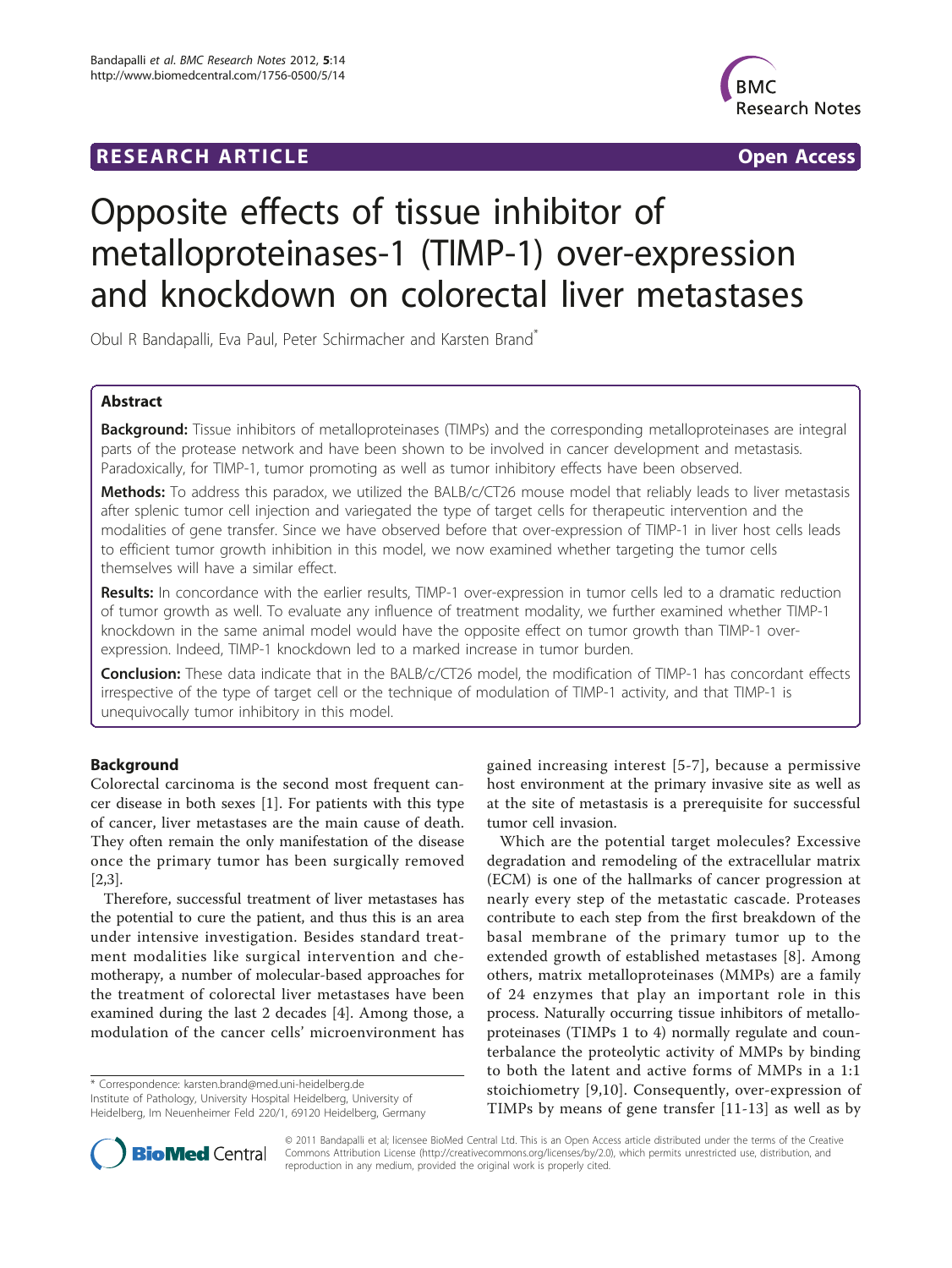application of synthetic MMP inhibitors [[13](#page-5-0)] has shown marked antitumor activity in various animal models. However, contradictory tumor growth promoting effects of TIMPs 1 to 3 have been reported in vitro, which occasionally translated into promotion of cell growth and metastasis in vivo (for review [[13\]](#page-5-0)). In addition, clinical trials using synthetic MMP inhibitors were of limited success [\[14](#page-5-0)]. These conflicting data indicate that a deeper understanding of the MMP/TIMP interplay and of potential additional functions is required. It appears as if only a fairly comprehensive understanding of the proteolytic network will finally allow the development of MMP specific inhibitors and will allow for the judgment of which situations they can be applied to (for review [\[15](#page-5-0)]).

To contribute another brick to the protease network and to help clarify conflicting data, we have utilized the BALB/c/CT26 animal model for colorectal liver metastases that exhibits reliable and reproducible liver metastases upon splenic injection of tumor cells [[12,16](#page-5-0)]. In this study, we examined by means of gene transfer whether the type of target cell or the modality of gene expression modification will have an effect on TIMP-1's putative growth-promoting or -inhibitory function. Our data indicate that TIMP-1 in our model exhibits unequivocal effects, because it is tumor protective irrespective of whether host cells or tumor cells are targeted and irrespective of whether knockdown technology or overexpression technology is used.

## Methods

## Cell lines and animal experiments

CT26 human colon adenocarcinoma cells were cultured in RPMI supplemented with 10% FCS, 2 mM glutamine, 100 IU/mL penicillin, and 50 mg/mL streptomycin. Liver metastases were induced in 6 to 8-week-old BALB/c mice by intrasplenic injection of tumor cells. Briefly, a small upper quadrant incision was used to expose the spleen, and  $1 \times 10^6$  cells in 50 µl were injected into the lower splenic pole with a 30.5 gauge needle. The spleen was returned to the abdominal cavity, the peritoneum was closed by suture, and the skin with wound clips. Two weeks after tumor cell inoculation, the animals were sacrificed, and total liver weights were determined. Animal experiments were performed according to official guidelines, with permission (by regional board Karlsruhe) under File No. 35-9185.81/G-50/05.

## Tissue preparation, laser microdissection (LMD) and microarray hybridization

Frozen tissue blocks were cut into 15 μm sections using a cryostat (Leica, Wetzlar, Germany) and stained using cresyl violet, according to the Ambion LCM staining kit

protocol (Austin, TX, USA). Four distinct cell populations were separately microdissected with LCM equipment (Molecular Machines & Industries, Eching, Germany; or PALM, Bernried, Germany): (a) pure liver tissue, at least 5 cm away from the invasive front; (b) liver invasive front tissue, extending up to 10 cell layers into the liver; (c) tumor invasive front tissue, extending up to 10 cell layers into the tumor; and (d) pure tumor tissue, at least 100 cell layers away from the invasive front. These compartments were arbitrarily selected due to prior experience and results from immunostaining of up-regulated genes (unpublished data). Microdissection was performed to yield sufficient material for microarray and qPCR analysis.

Total RNA from microdissected samples was extracted (RNeasy mini kit; Qiagen, Hilden, Germany), and quality was evaluated using an Agilent 2100 bioanalyzer (Waldbronn, Germany). For microarray analysis, 30 ng of RNA corresponding to 2500-3500 cells from each microdissected group were amplified (RiboAmp HS RNA amplification kit; Arcturus, Sunnyvale, CA, USA), labeled, and the resulting biotinylated cRNA targets were used to probe the murine genome MOE430 set  $(A + B)$  (Affymetrix, Santa Clara, CA). Hybridization was performed in duplicates. Altogether, 8 chips were hybridized (2 compartments  $\times$  2 sub-chips  $[A + B] \times 2$  [duplicates] = 8).

For estimation of the percentage of tumor tissue as compared to pre-existent liver parenchyma, whole livers were embedded in paraffin and hematoxylin/eosin stained according to standard procedures.

# Data analysis

Raw files (cel files) from the scanned images of the Affymetrix chips (run in duplicates) were normalized using Affymetrix GCOS software, and fold changes were calculated using Excel (Microsoft, Seattle, USA) software.

## Relative quantitative real time-PCR

Microdissection and RNA isolation for relative qPCR were essentially performed as for hybridization experiments; however, independent samples were used. Thirty nanograms of total RNA, corresponding to 2500-3500 cells were used for quantification. Reverse transcription, qPCR, normalization (on 18S RNA), and efficiency correction (on 18S RNA) were performed. Oligonucleotides for 18S RNA and IL-8 qPCR were designed using the Primer3 software (Whitehead Institute, Cambridge, MA, USA). The sequences for 18S RNA were as follows: forward primer, 5'-AAA CGG CTA CCA CAT CCA AG-3'; reverse primer, 5'-CCT CCA ATG GAT CCT CGT TA-3'. Primers for TIMP-1 were purchased (Cat No. QT00996282; QuantiTect® primers, Qiagen GmbH, Hilden, Germany). All the experiments were done in triplicate and repeated twice.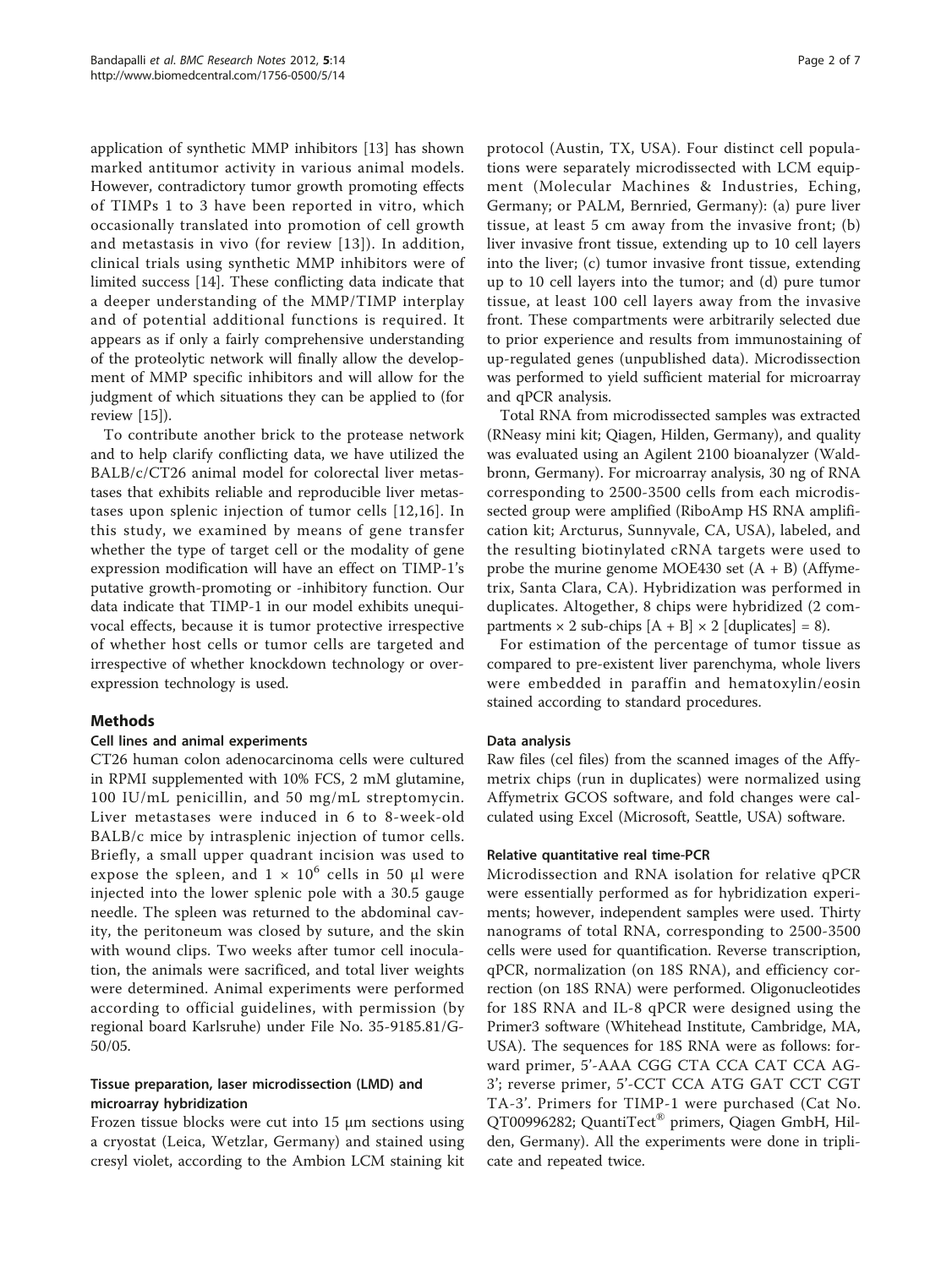#### ShRNA-mediated down-regulation of TIMP-1

Cells were transfected with pSM2C plasmids containing 2 different TIMP-1 shRNAmir constructs (TIMP-1 ShRNA-317 and TIMP-1 ShRNA-234) (Open Biosystems, AL, Huntsville, USA) or a non-silencing shRNAmir construct, according to the manufacturer's instructions. Briefly,  $2 \times 10^5$  CT-26 cells were seeded into 6 well plates and subsequently transferred using Arrest-In™ transfection reagent (Open Biosystems) with the indicated shRNAmir (10 μg transfection solution containing 2 μg TIMP-1 shRNAmir or 2 μg control siRNA). After 6 h, the medium was replaced by standard culture medium. The cells were returned to the  $CO<sub>2</sub>$ incubator at 37°C. Forty-eight hours later, the cells were grown in a complete medium supplemented with puromycin (2 μg/mL) for selection. Single clones were then selected from pooled populations by serial dilutions using standard protocols. Successful shRNA transfection was confirmed by qRT-PCR and ELISA. All the experiments were performed in triplicates and repeated twice.

### Over-expression of TIMP-1

Lentiviral TIMP-1 viruses (LvhuTIMP-1) were generated by co-transfection of pLenti6/V5-DESThuTIMP-1 vector containing human TIMP-1 under the control of the CMV promoter with the ViraPower™ packaging plasmid mixture: pLP1, pLP2, and pLP/VSV-G (Invitrogen) into 293FT cells using Lipofectamine 2000 (Invitrogen). CT26 cells were infected with LvhuTIMP-1 viruses and transduced cells were selected by blasticidin (5 μg/mL).

## ELISA

Enzyme-linked immunosorbent assay (ELISA) was used to determine the concentration of TIMP-1 in TIMP-1 over-expressing and down-regulated cells compared to the wild type control cells and non-coding shRNA control cells using Quantikine human and mouse TIMP-1 assay kit according to the manufacturer's instructions (R&D systems, Wiesbaden, Germany). All the experiments were performed in triplicates and repeated twice.

#### Statistical analysis and software

Data are presented as the mean ± standard deviation. The statistical comparison between groups of animal experiments was accomplished with the non-parametric Wilcoxon test.

### Results

## TIMP-1 is expressed in liver parenchyma and tumor compartments

We first wanted to examine to what extent TIMP-1 is expressed in our animal model. In particular, we wanted to know, whether there is differential gene expression between different compartments of colorectal liver metastases, namely between the liver part of the invasion front (LI), liver away from the invasion front (L), tumor part of the invasion front (TI), and tumor away from the invasion front (T). As displayed in Figure 1, TIMP-1 mRNA levels in LI were 4-fold higher than in L and 2.9-fold higher in TI than in T. The ratio of pure tumor tissue to pure liver tissue was 3.2 to 1. The highest TIMP-1 levels were observed in TI, which were 9.1 fold higher than that in L. These data indicate that TIMP-1 is expressed in the tumor as well as in the liver, and that the invasion front compartments exhibit higher TIMP-1 levels than the inner parts of liver and tumor respectively.

## Construction of TIMP-1 knockdown and TIMP-1 overexpressing cells

In the next step, we constructed genetically modified cell lines to examine putative anti-metastatic TIMP-1 activity in vivo. We have earlier shown that adenoviral gene transfer of TIMP-1 [[12](#page-5-0)] or TIMP-2 [[11\]](#page-5-0) into the unaffected liver tissue of mice can inhibit the growth of colorectal liver metastases. Since adenoviral gene transfer specifically targets the liver cells including hepatocytes, hepatic stellate cells, and macrophages, the observed antitumor effect was due to TIMP-1 expression by host cells. We now wanted to examine whether targeting of the tumor cells would lead to an antitumor effect as well. To this extent, CT26 cells were stably transduced with human TIMP-1 cDNA under the control of the CMV promoter. Production of human TIMP-

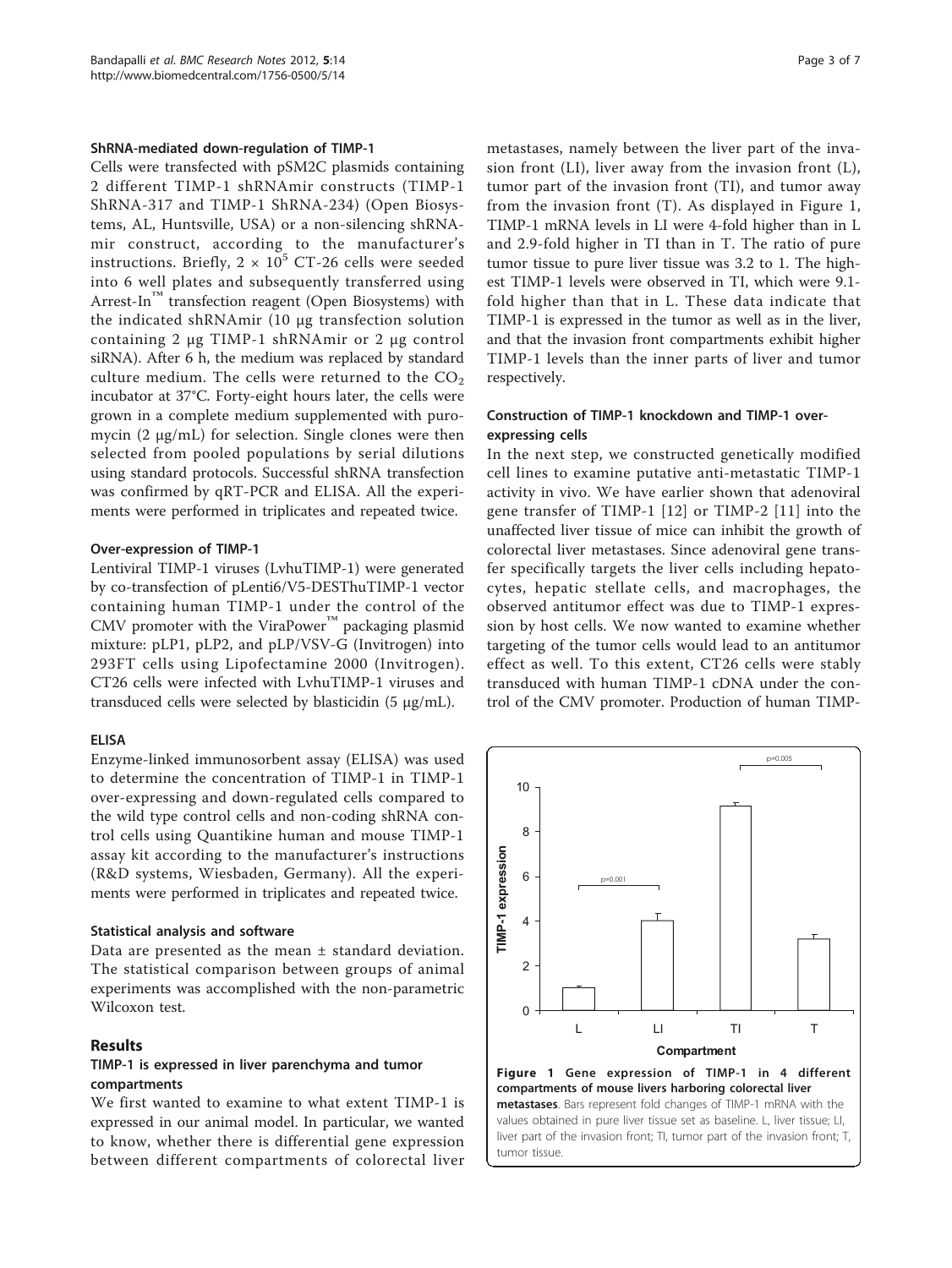1 by transduced CT26 cells was examined by ELISA (Figure 2A). Whereas no human TIMP-1 could be detected in wild type murine CT26 cells, a concentration of 4.2 ng/mL could be detected in the supernatants of TIMP-1 over-expressing cells.

In a second approach, we wanted to examine whether knockdown of endogenous TIMP-1 would lead to the opposite in vivo effect than over-expression of TIMP-1. To this extent, CT26 colon carcinoma cells were stably transduced with TIMP-1 shRNA or control shRNA, and



shRNA or non-coding (NTC) shRNA.

TIMP-1 mRNA levels as well as protein levels were determined by semi-quantitative RT-PCR and ELISA, respectively. The best clone displayed a reduction of TIMP-1 mRNA by 90% (Figure 2C) and of TIMP-1 protein by 65% (Figure 2B). A fairly strong and apparently unspecific reduction of TIMP-1 mRNA and protein was observed if scrambled control RNA was used.

## TIMP-1 knockdown and TIMP-1 over-expression lead to opposite effects on metastatic tumor growth

To evaluate whether TIMP-1 over-expression by tumor cells will have an anti-metastatic effect like over-expression by stromal cells [[12\]](#page-5-0) and to evaluate whether knockdown of endogenous TIMP-1 will have the opposite effect, we applied the CT26 TIMP-1 over-expressing cells or CT26 TIMP-1 knockdown cells into the spleens of BALB/c mice and allowed liver metastases to develop. After 14 days, animals were sacrificed, and liver weights were determined. Over-expression of TIMP-1 led to a significant reduction of tumor burden, as compared to the wild type and the scrambled shRNA control groups (Figure [3A-C](#page-4-0)). In contrast, TIMP-1 knockdown increased tumor burden dramatically. Differences were significant with regard to both examined parameters: total liver weights (Figure [3A\)](#page-4-0) and percentage of tumor as compared to pre-existent liver parenchyma (Figure [3C\)](#page-4-0). No notable difference between wild type control cells and scrambled shRNA control cells was observed.

# Discussion and conclusions

In this study, we examined the effect of targeting tumor cells by modulation of TIMP-1 gene expression for the treatment of colorectal liver metastases. We observed a pronounced inhibition of tumor growth if TIMP-1 was over-expressed and a pronounced increase of tumor growth if TIMP-1 was knocked down.

The inhibition of tumor growth upon over-expression of TIMP-1 is concordant with our earlier observation in the same animal model of an inhibition of liver metastases if the liver host cells are targeted by adenoviral gene transfer [[12](#page-5-0)]. In fact, the degree of tumor growth inhibition was even comparable as being roughly 2.5 to 4-fold in both studies. This result indicates that TIMP-1 exerts its metastasis inhibitory effect irrespective of whether the host microenvironmental cells or the tumor cells are targeted. Apparently, in both cases, sufficient amounts of TIMP-1 are secreted to act in a paracrine fashion to inhibit ECM-degrading MMPs. In addition, it appears as if the mere quantity of TIMP-1 expression is a decisive parameter to observe any in vivo effects. We have earlier observed that only high levels of TIMP-1 but not moderate levels expressed by host cells had an anti-tumor effect [[12](#page-5-0)]. Similarly, in this current study, only a prominent reduction of TIMP-1 levels in the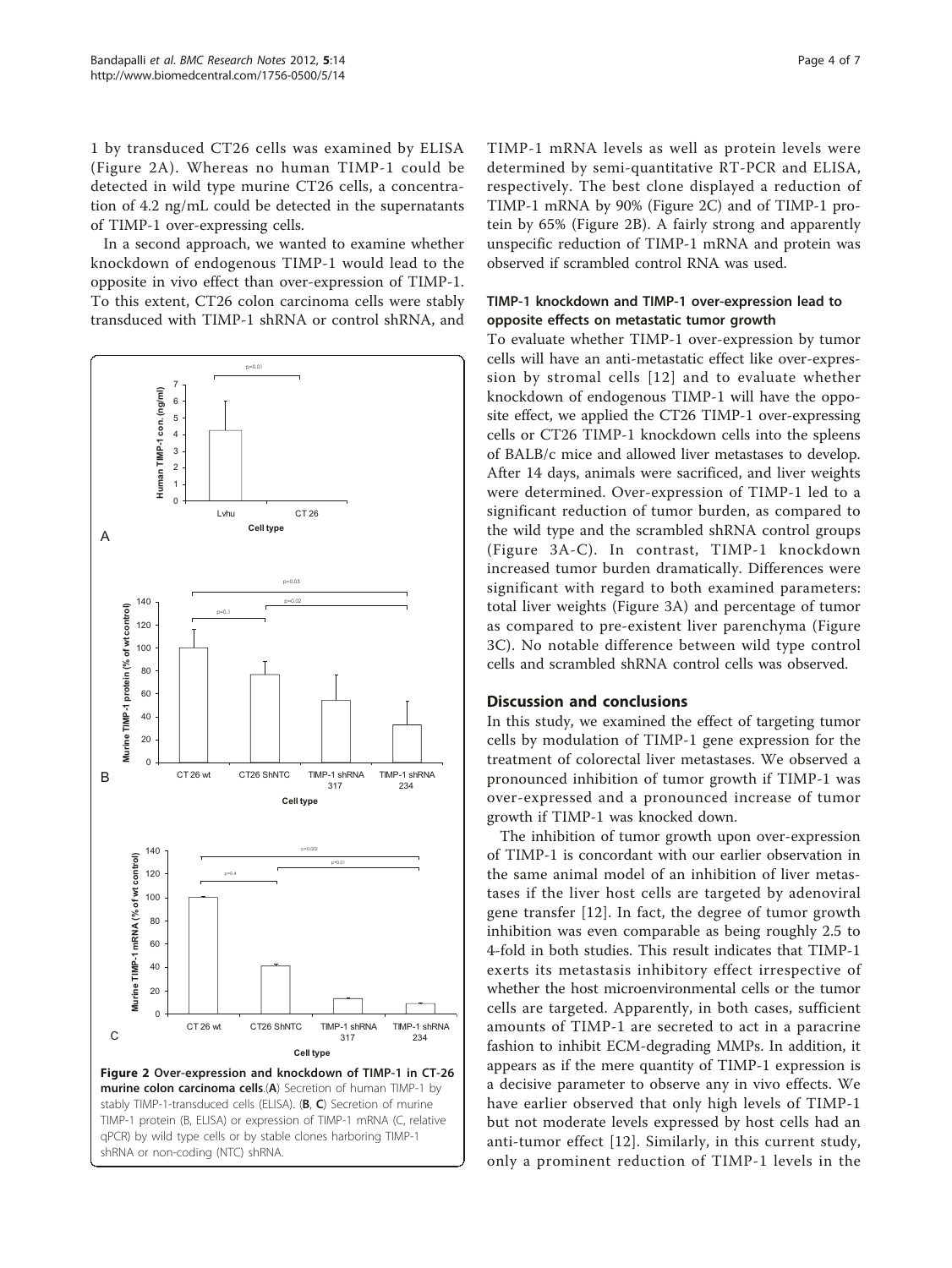<span id="page-4-0"></span>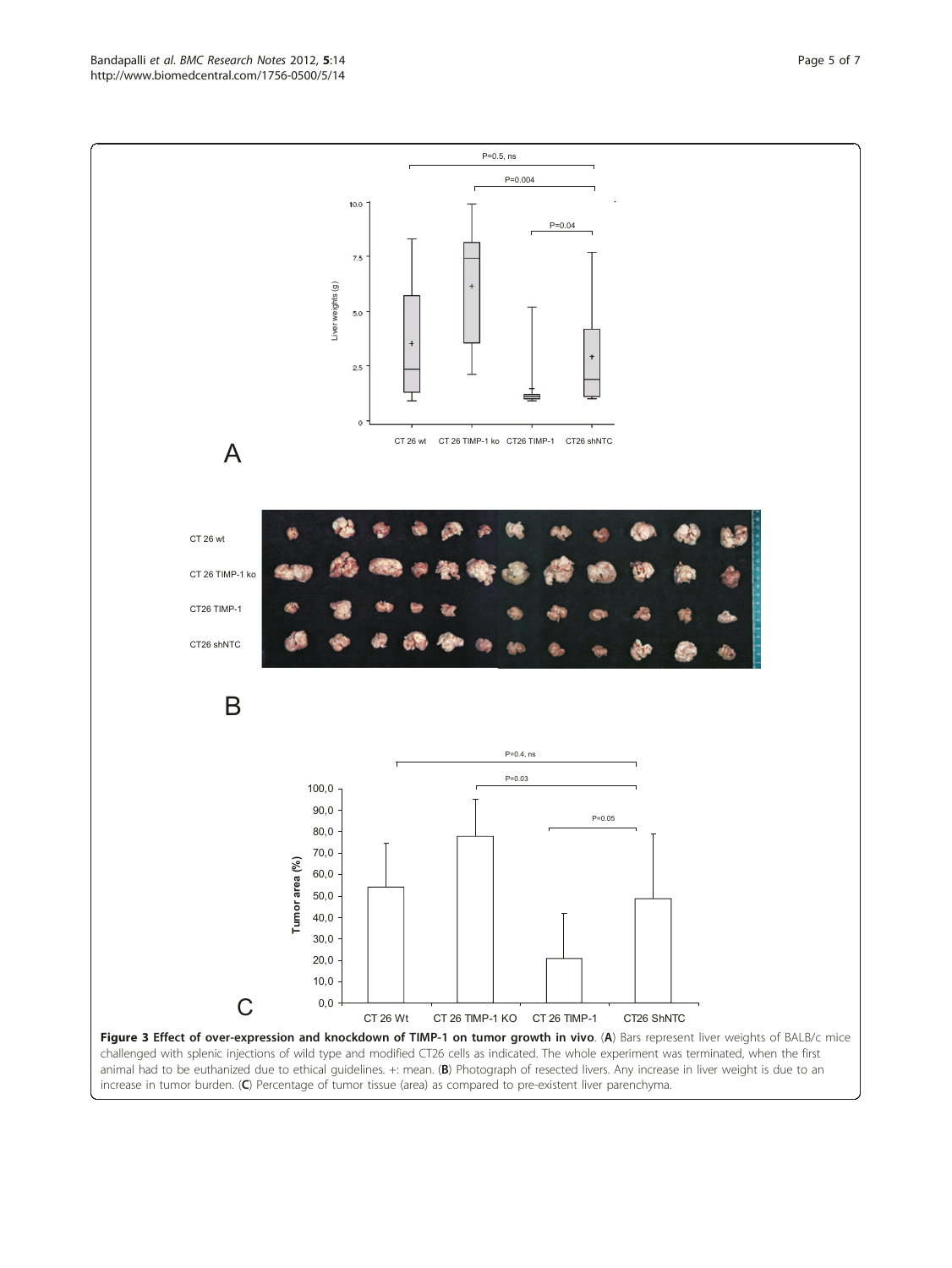<span id="page-5-0"></span>treatment group but not a moderate reduction in the NCT control group had any effect on tumor growth.

The antitumor effect of TIMP-1 is in agreement with a number of studies reporting decreased numbers and sizes of primary tumors and metastases upon TIMP-1 over-expression (for review [13]), including stomach cancer [17], melanoma [\[18](#page-6-0)], fibrosarcoma [[19\]](#page-6-0), and pancreatic cancer [[20\]](#page-6-0)). These effects argue in favor of a dominant antitumor effect of TIMP-1 in our model over any putative growth-promoting effects. In contrast, in a model of lymphoma and fibrosarcoma metastatic to the liver, moderate over-expression of TIMP-1 in transgenic mice did not change metastasis [[21](#page-6-0),[22](#page-6-0)], whereas adenoviral gene transfer, which leads to very high levels of TIMP-1, had a pronounced anti-metastatic effect [12]. One reason for these conflicting data may be that only prominent modifications of TIMPlevels will have effects on tumor growth, whereas minor modifications can be compensated for by the tumor. Another reason may be profound inherent differences in the model systems.

Our studies on over-expression of TIMP-1 were performed with human TIMP-1. We were now interested to examine whether knockdown of endogenous murine TIMP-1 would have the expected opposite effect as over-expression of human TIMP-1. Indeed, the knockdown of endogenous murine TIMP-1 led to a dramatic and highly significant increase of tumor burden. To our knowledge, this is the first report of an in vivo effect of shRNA-mediated TIMP-1 knockdown. However, related studies underscore our findings: The knockdown of TIMP-1 in HeLa, C33A, and A549 cancer cells [\[23](#page-6-0)] as well as in corneal epithelial cells derived from pterygia [[24\]](#page-6-0) increased invasion and migration.

Since our gene expression studies revealed an increase of TIMP-1 gene expression in the invasion front we asked ourselves why further over-expression of TIMP-1 would lead to decreased tumor growth and why knockdown of TIMP-1 would lead to enhanced tumor growth as we observed? One explanation among others may be that a finely tuned balance of MMPs and TIMPs causing increased TIMP-1 in response to increased MMP is necessary in the active area of the invasion front, whereas in the inner parts of the tumor unrestricted MMP activity is more beneficial for rapid tumor growth.

In summary, our data indicate a fairly unequivocal anti-metastatic effect of TIMP-1 in our animal model. Any indications of an in vivo growth-promoting effect that has been reported before were not seen in our system. Targeting tumor cells appears to be at least as efficient as targeting the host microenvironment, and overexpression of human TIMP-1 has the opposite effect as knockdown of endogenous murine TIMP-1. Altogether, this study indicates that over-expression of TIMP-1 may be a treatment modality for colorectal liver metastases at least in selected situations.

#### Acknowledgements

This study was financially supported by the "European Union Framework Program 6; Grant number: LSHC-CT-2003-503297" (to KB) and the Young Investigator Award of the Medical Faculty, University of Heidelberg (to ORB).

#### Authors' contributions

ORB performed the qPCR and microdissection experiments, contributed to the animal experiment and supervised the ELISA and cell culture experiments. EP performed the ELISA and cell culture experiments. PS provided the scientific environment and edited the manuscript. KB supervised the project, wrote the manuscript and contributed to the animal experiment. All authors read and approved the final manuscript.

#### Competing interests

The authors declare that they have no competing interests.

#### Received: 10 August 2011 Accepted: 9 January 2012 Published: 9 January 2012

#### References

- 1. Becker N, Wahrendorf J: Krebsatlas der Bundesrepublik Deutschland Berlin, Heidelberg, New York: Springer; 1997.
- 2. Dreben JA, Niederhuber JE: Cancer of the lower gastrointestinal tract. In Current Therapy in Oncology. Edited by: Niederhuber JE. Decker: St. Louis, MO; 1993:426-431.
- 3. Grem JL: [Current treatment approaches in colorectal cancer.](http://www.ncbi.nlm.nih.gov/pubmed/1992531?dopt=Abstract) Semin Oncol 1991, 18(1 Suppl 1):17-26.
- 4. Arnold D, Seufferlein T: [Targeted treatments in colorectal cancer: state of](http://www.ncbi.nlm.nih.gov/pubmed/20551469?dopt=Abstract) [the art and future perspectives.](http://www.ncbi.nlm.nih.gov/pubmed/20551469?dopt=Abstract) Gut 2010, 59(6):838-858.
- 5. Liotta LA, Kohn EC: [The microenvironment of the tumour-host interface.](http://www.ncbi.nlm.nih.gov/pubmed/11357145?dopt=Abstract) Nature 2001, 411(6835):375-379.
- 6. Mueller MM, Fusenig NE: [Friends or foes bipolar effects of the tumour](http://www.ncbi.nlm.nih.gov/pubmed/15516957?dopt=Abstract) [stroma in cancer.](http://www.ncbi.nlm.nih.gov/pubmed/15516957?dopt=Abstract) Nat Rev Cancer 2004, 4(11):839-849.
- 7. Joyce JA: [Therapeutic targeting of the tumor microenvironment.](http://www.ncbi.nlm.nih.gov/pubmed/15950901?dopt=Abstract) Cancer Cell 2005, 7(6):513-520.
- 8. Chambers AF, Matrisian LM: [Changing views of the role of matrix](http://www.ncbi.nlm.nih.gov/pubmed/9293916?dopt=Abstract) [metalloproteinases in metastasis.](http://www.ncbi.nlm.nih.gov/pubmed/9293916?dopt=Abstract) *J Natl Cancer Inst* 1997, 89(17):1260-1270.
- 9. Bode W, et al: [The X-ray crystal structure of the catalytic domain of](http://www.ncbi.nlm.nih.gov/pubmed/8137810?dopt=Abstract) [human neutrophil collagenase inhibited by a substrate analogue reveals](http://www.ncbi.nlm.nih.gov/pubmed/8137810?dopt=Abstract) [the essentials for catalysis and specificity.](http://www.ncbi.nlm.nih.gov/pubmed/8137810?dopt=Abstract) Embo J 1994, 13(6):1263-1269.
- 10. Goldberg GI, et al: [Human 72-kilodalton type IV collagenase forms a](http://www.ncbi.nlm.nih.gov/pubmed/2554304?dopt=Abstract) [complex with a tissue inhibitor of metalloproteases designated TIMP-2.](http://www.ncbi.nlm.nih.gov/pubmed/2554304?dopt=Abstract) Proc Natl Acad Sci USA 1989, 86(21):8207-8211.
- 11. Brand K, et al: [Treatment of colorectal liver metastases by adenoviral](http://www.ncbi.nlm.nih.gov/pubmed/11059766?dopt=Abstract) [transfer of tissue inhibitor of metalloproteinases-2 into the liver tissue.](http://www.ncbi.nlm.nih.gov/pubmed/11059766?dopt=Abstract) Cancer Res 2000, 60(20):5723-5730.
- 12. Elezkurtaj S, et al: [Adenovirus-mediated overexpression of tissue inhibitor](http://www.ncbi.nlm.nih.gov/pubmed/15390257?dopt=Abstract) [of metalloproteinases-1 in the liver: efficient protection against T-cell](http://www.ncbi.nlm.nih.gov/pubmed/15390257?dopt=Abstract) [lymphoma and colon carcinoma metastasis.](http://www.ncbi.nlm.nih.gov/pubmed/15390257?dopt=Abstract) J Gene Med 2004, 6(11):1228-1237.
- 13. Brand K: [Cancer gene therapy with tissue inhibitors of](http://www.ncbi.nlm.nih.gov/pubmed/12109221?dopt=Abstract) [metalloproteinases \(TIMPs\).](http://www.ncbi.nlm.nih.gov/pubmed/12109221?dopt=Abstract) Curr Gene Ther 2002, 2:255-271.
- 14. Coussens LM, Fingleton B, Matrisian LM: [Matrix metalloproteinase](http://www.ncbi.nlm.nih.gov/pubmed/11923519?dopt=Abstract) [inhibitors and cancer: trials and tribulations.](http://www.ncbi.nlm.nih.gov/pubmed/11923519?dopt=Abstract) Science 2002, 295(5564):2387-2392.
- 15. Kruger A, Kates RE, Edwards DR: [Avoiding spam in the proteolytic](http://www.ncbi.nlm.nih.gov/pubmed/19800374?dopt=Abstract) [internet: future strategies for anti-metastatic MMP inhibition.](http://www.ncbi.nlm.nih.gov/pubmed/19800374?dopt=Abstract) Biochim Biophys Acta 2010, 1803(1):95-102.
- 16. Bandapalli OR, et al: [Cross-species comparison of biological themes and](http://www.ncbi.nlm.nih.gov/pubmed/18823562?dopt=Abstract) [underlying genes on a global gene expression scale in a mouse model](http://www.ncbi.nlm.nih.gov/pubmed/18823562?dopt=Abstract) [of colorectal liver metastasis and in clinical specimens.](http://www.ncbi.nlm.nih.gov/pubmed/18823562?dopt=Abstract) BMC Genomics 2008, 9:448.
- 17. Tsuchiya Y, et al: [Tissue inhibitor of metalloproteinase 1 is a negative](http://www.ncbi.nlm.nih.gov/pubmed/8443819?dopt=Abstract) [regulator of the metastatic ability of a human gastric cancer cell line,](http://www.ncbi.nlm.nih.gov/pubmed/8443819?dopt=Abstract) [KKLS, in the chick embryo.](http://www.ncbi.nlm.nih.gov/pubmed/8443819?dopt=Abstract) Cancer Res 1993, 53(6):1397-1402.